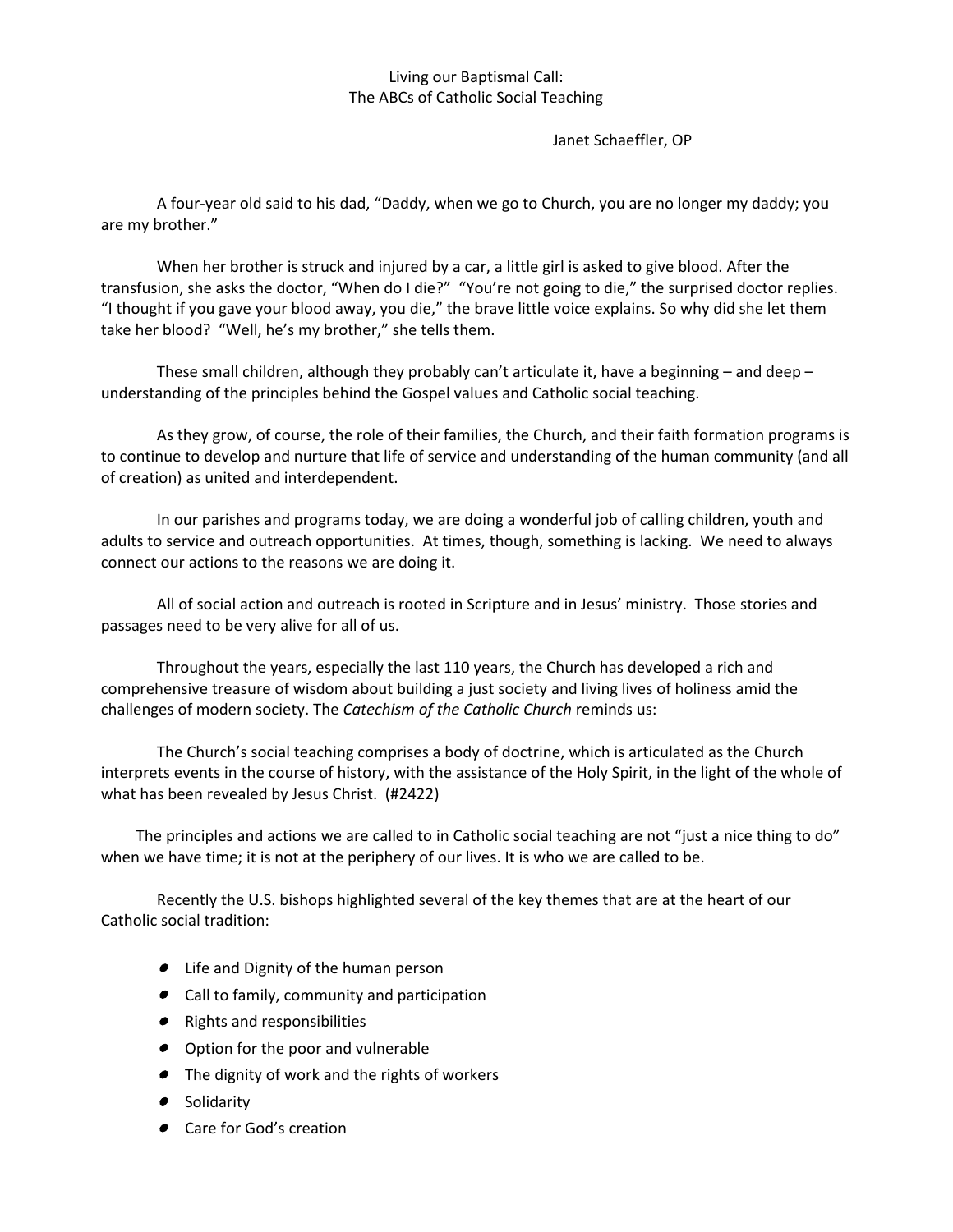To further clarify and more deeply understand the meaning of these key themes, the archdiocese of Detroit has expanded them into ten major themes:

- Respect for the Dignity and Life of the Human Person, from Conception to Natural Death
- Call to Family and Community Life
- The Right and Duty to Participate in Social, Economic and Political Life
- Advancing the Common Good
- Promoting Peace and Social Justice
- **Promoting Human Rights and Responsibilities**
- Special Care and Concern for the Poor and Vulnerable
- The Dignity of Work and the Rights of Workers
- Solidarity Loving our Neighbor Locally and Globally
- Caring for God's Creation: Stewardship of the Earth

As the domestic church (households of faith), as parish leaders, as catechists, we are called to infuse these principles into our very lives, into all we do. Listed here are some ideas, processes and projects – from A to Z – which can be easily incorporated into parish life, into family life and, hopefully, will trigger even more creative ideas (for children, youth, adults, and families).

**ADVOCACY**: Catholic Social Teaching calls us to direct service (e.g. working at a soup kitchen, etc.) and to advocacy. Advocacy is working to remove the deeper problem. This is often done through letters, phone calls, problem-solving groups, etc. and requires much dedication and risk-taking. Encourage people to become involved in both works of social justice.

**BIBLICAL-BASED**: Start with Scripture. What is our tradition? What does Scripture say about justice: service and advocacy? How did Jesus model service ministry? Some passages to reflect upon:

- $\bullet$  Ex 22:20-27
- $\bullet$  Lv 19:9-18
- Dt 24:17-22
- $\bullet$  Ps 72
- Micah 6:8
- $\bullet$  Is 61:1-2
- Mt. 5:3-12
- Mt. 5:38-48
- Mt. 6:1-4
- Mt. 25:31-46
- Mark 2:1-12
- Mark 6:34-44
- Luke 10:29-42
- Luke 15:11-32
- $\bullet$  John 2:1-12 John 13:1-20
- $\bullet$  John 15:13 Acts 4:32-35
- $\bullet$  I Cor 12:55-6
- James 2:14-17
- $\bullet$  1 Jn 4:19-21

**CONVOY LEARNING**: Pile into vans and go to where the needs are. Meet the people. Get to know people personally. Reach out and become friends.

**DISCUSS AND DEBATE**: Use every opportunity to discuss the challenges of the day, the signs of the times. Don't shy away from controversial issues. Help to form consciences. Organize a debate on the two sides of social justice issues.

**EXAMINATION OF CONSCIENCE**: Whenever you pray this type of prayer, include reflections and questions which stretch and challenge the children beyond their individual lives, their me-and-God relationship. How do they respond to the needs of the poor, the outcasts, those treated unfairly?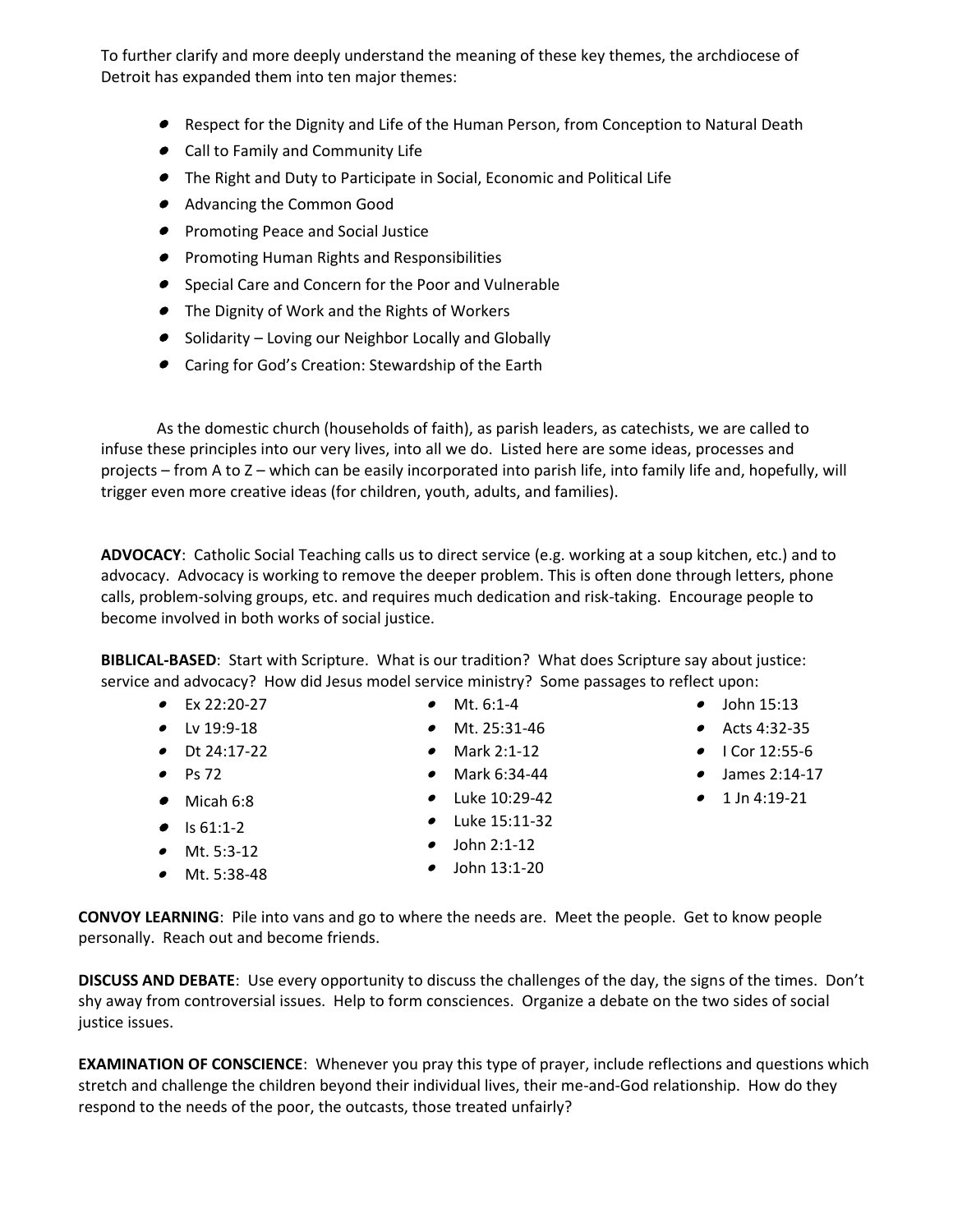**FAMILY-FRIENDLY SERVICE OPPORTUNITITIES**: Invite and encourage families to become involved in projects and opportunities together so that children learn that all Christians serve, not just children because they're in religious education sessions.

**GAMES OF SIMULATION**: This type of game helps people to simulate or imitate the elements of a real life experience, especially one which usually is not a part of their lives, so that they may experience it, examine it, reflect on it, and hopefully, apply its lessons to their future behavior. Some examples might be: having to use one pencil all year (as children in some countries do), having a supper with each table having different types (and quantities) of food to simulate the food distribution of the world.

**HUNGER CRISIS**: Organize a world hunger fast. Collect pledges in exchange for a one-day fast. (Smaller children could fast from sweets for a day.) Arrange for speakers to present information on world hunger. Donate the profits to a world hunger agency, such as Bread for the World.

**IMAGINE**: Dream of what could be. Invite children to visualize of world of peace, a world where life and human dignity reigns. What would it look like? (Things will only happen if they are first imagined. Isn't that what war toys do?)

**JOURNAL**: Invite people to keep a journal of their experiences of service and advocacy, linking them to Scripture and Catholic social teaching, and composing prayerful reflections of what happened to themselves because of the experience.

**KEEP CONNECTED** with the people you serve: Collecting food is good, but go and deliver it. Work in a soup kitchen; visit and eat with the people you serve.

**LINK SACRAMENTAL THEOLOGY AND CATHOLIC SOCIAL TEACHING**: Include the social teaching of the Church in sacramental preparation programs, especially the Eucharist, the sacrament that calls us continually to unity and service.

The *Catechism of the Catholic Church* reminds us "The Eucharist commits us to the poor. To receive in truth the Body and Blood of Christ given up for us, we must recognize Christ in the poorest, his brethren: "You have tasted the Blood of the Lord, yet you do not recognize your brother, … You dishonor this table when you do not judge worthy of sharing your food someone judged worthy to take part in this meal" - St. John Chrsysostom. (#1397)

This means that we cannot receive Jesus without receiving all members, especially the poor. It has been said that as Catholics we do a very good job of recognizing Jesus on the altar, but at times we fail to recognize Jesus around the altar.

**MEMORIAL CELEBRATIONS**: Take time to remember and prayerfully celebrate the lives of those who have gone before us who have been prophets and witnesses to the social teachings of our Church, e.g. Bishop Oscar Romero, the martyrs in El Salvador, etc.

**NOTICE THE NEWS AND THE TELEVISION**: Use the newspapers and television programs to help the children/youth analyze the real-life situations of Catholic social teaching. In which activities and events do we see evidence of the principles of the Church's social teachings? Where are the principles of justice, equality and respect ignored?

**OBSERVE EARTH DAY**: Catholic social teaching calls us to stewardship over God's creation. There are many practical observances and actions that children and families can do every day of the year so that we become a simpler, careful society.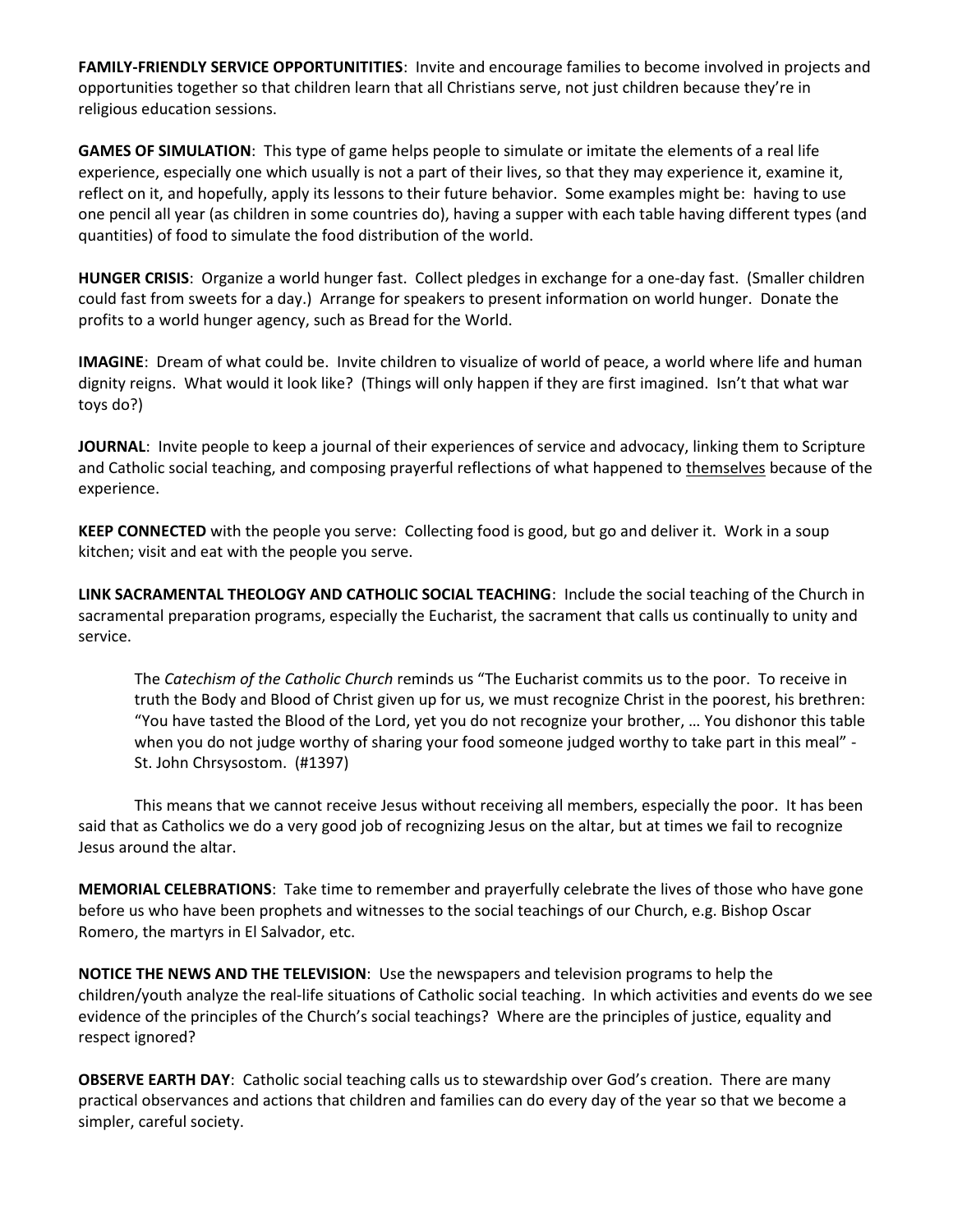**PLACE (INFUSE/INCORPORATE)** Catholic social teaching in all subject areas in the school: But also make sure it is a part of the religion sessions. For example, ecology is a part of science class, but it is also a critical part of our faith response. Voting/political responsibility is not just a social studies issue, but is a Christian obligation.

**QUIET TIME FOR REFLECTION**: The following (and many others) can be used by individuals in their journals and/or for small group reflection and faith sharing.

- . "The opposite of love is not hatred; it is indifference." (Daniel Berrigan, S.J.)
- . "In the evening of this life you will be judged according to your love." (St. John of the Cross)
- "When I give food to the poor, they call me a saint. When I ask why the poor have no food they call me a communist." (Dom Helder Camara)
- "We have all known the long loneliness and we have learned that the only solution is love and that love comes with community." (Dorothy Day)
- "If you are preoccupied with people who are talking about the poor, you scarcely have time to talk to the poor." (Mother Teresa)

**RESEARCH**: Look into companies with whom your parish/local stores do business. Are they in compliance with labor laws? Do they utilize sweatshops? Request that they conform to fair labor standards.

**SKILLS BUILDING**: Help children and youth (and adults) to deepen the skills that are needed for outreach and advocacy:

- **•** listening skills
- skills for conversing as you meet new people
- skills of letter-writing, especially to newspapers and members of state and national legislatures (The 7<sup>th</sup> graders of St. Genevieve School in Thibodaux, Louisiana wrote a booklet giving helpful guidelines, "Write Makes Might." To contact them: 504-447-9291.)

**TELL THE STORIES**: Constantly read, research, reflect on, learn about the stories of service and outreach in our tradition. Search the Scriptures for the prophets, Jesus, and the early Christians. Learn about and report on people from our tradition and human history: St. Vincent dePaul, Mother Teresa, Martin Luther King, Ghandi, Dr. Tom Dooley, Dorothy Day, etc. Who are family members and relatives, Church and community members, people in the news who live a life of service and justice? Invite people from your local parish, your local community who model servant leadership and ministry to speak to your group.

## **UTILIZE HELPFUL RESOURCES**:

- *Learning to Serve, Serving to Learn* by Joseph Moore (Ave Maria Press, 1994).
- 101 Ideas for Volunteer *Programs* by Steve McCurley and Sue Vinyard (Downers Grove, IL: Heritage Arts Publishing, 1986).
- *Sharing Catholic Social Teaching: Challenges and Directions* (USCCB Publishing Services, 800-235- 8722).
- A Catholic Call to Justice: An Activity Book for Raising Awareness of Social Issues (USCCB Publishing Services, 202-541-3000).
- Communities of Salt and Light: Parish Resource Manual (USCC Publishing Services, 800-541-3000).
- *A Century of Social Teaching: A Common Heritage, a Continuing Challenge* (USCCB Publishing Services, 800-541-3000).
- Teaching Your Kids to Care: How to Discover and Develop the Spirit of *Charity in your Children* by Deborah Spaide (Citadel, 1995).